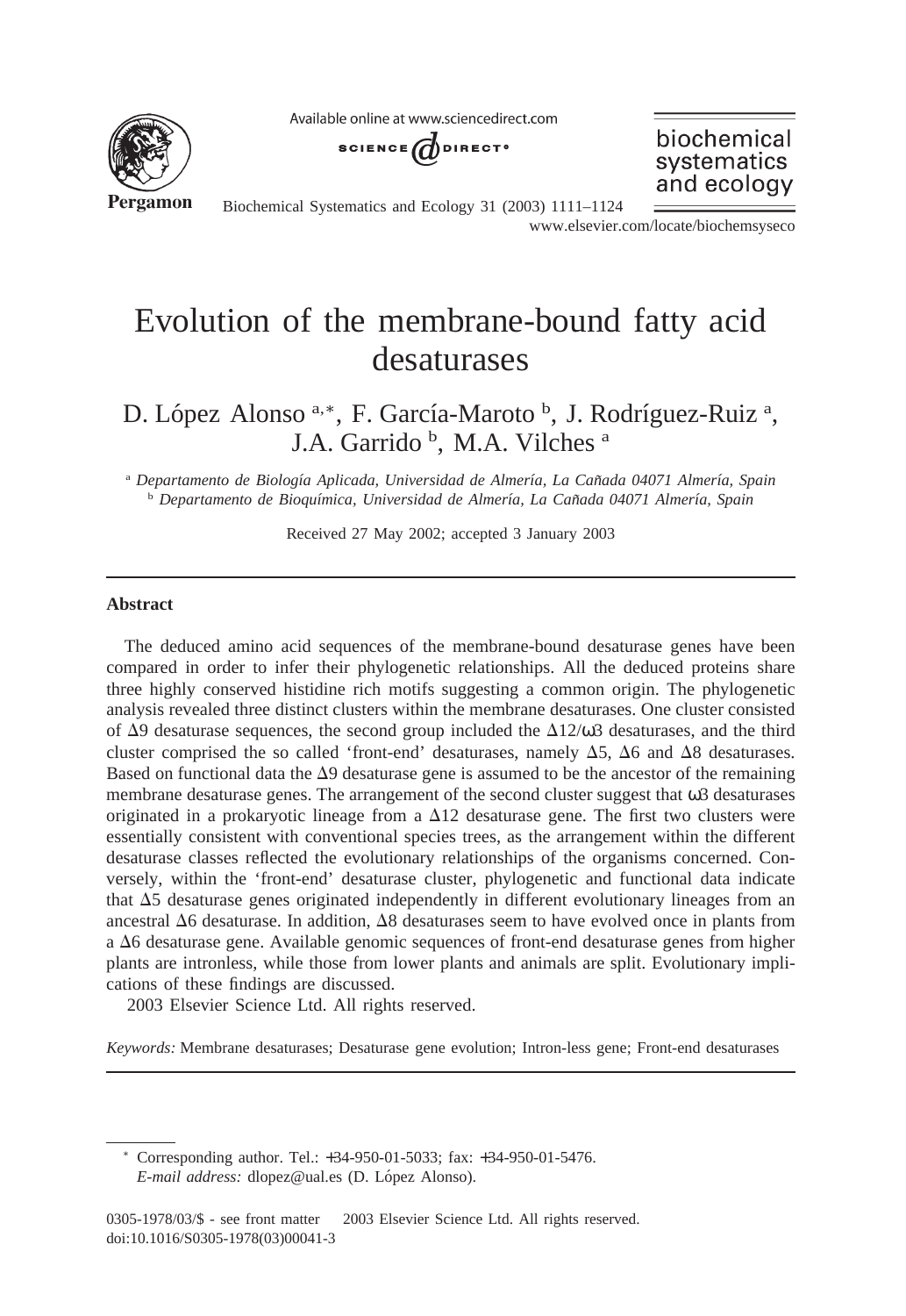## <span id="page-1-0"></span>**1. Introduction**

Fatty acid desaturases are enzymes responsible for the production of unsaturated (e.g. oleic acid) and polyunsaturated fatty acids (e.g. linoleic acid) (Fig. 1). They are currently the subject of considerable interest as targets for manipulation of transgenic oilseeds [\(Murphy, 1999;](#page-12-0) López Alonso and García-Maroto, 2000). Each fatty acid desaturase introduces a double bond at a specific position of the acyl chain [\(Los and](#page-12-0) [Murata, 1998\)](#page-12-0). Several desaturases position the double bond by 'counting' from the carboxyl end of the molecule. Among them are the heterogeneous class of the  $\Delta$ 9 desaturases, and the so-called 'front-end' desaturases, i.e.  $\Delta 6$ ,  $\Delta 5$  [\(Napier et al.,](#page-12-0)



Fig. 1. The biosynthetic pathway of polyunsaturated fatty acids in various organisms.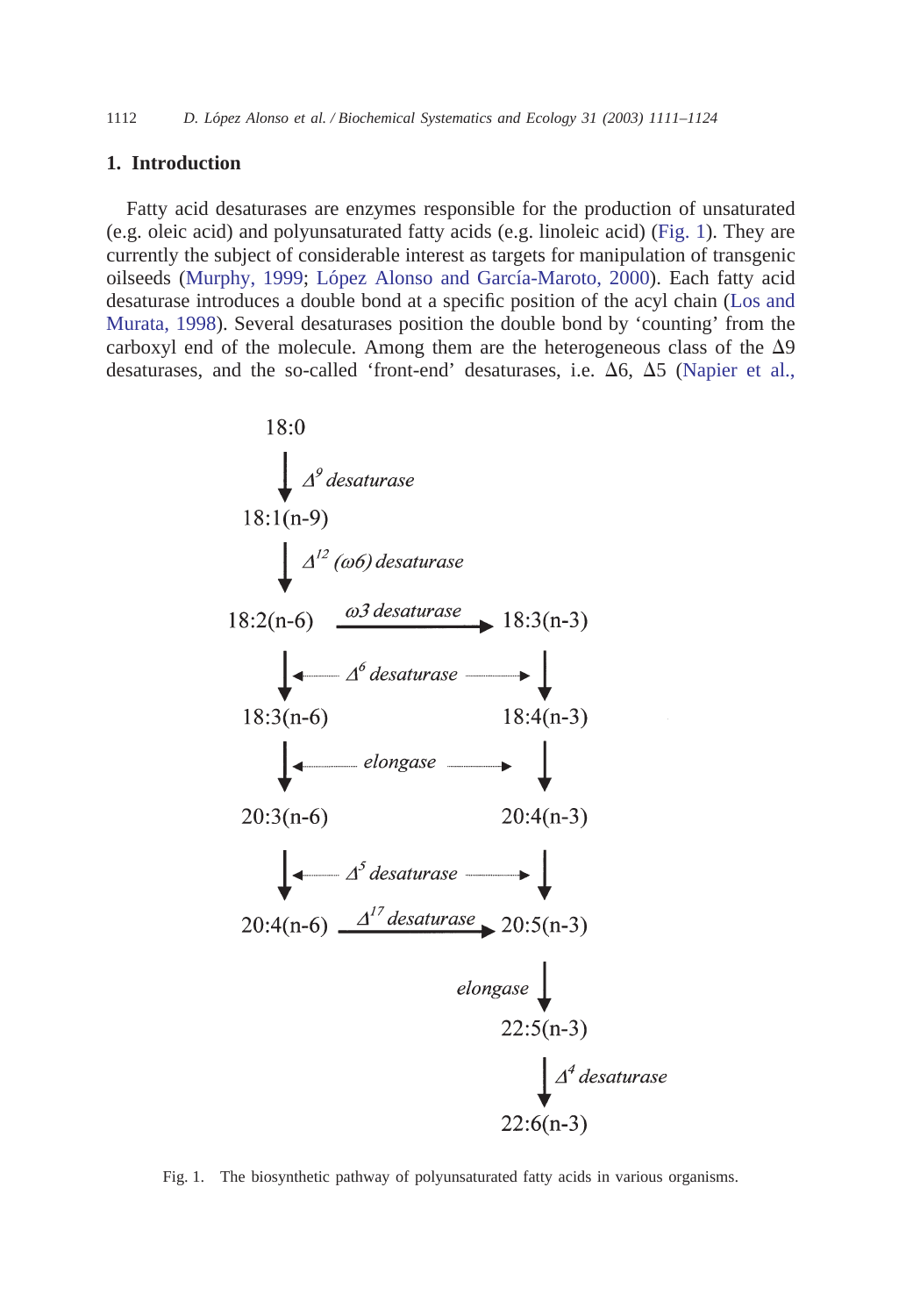[1999a\)](#page-12-0), and the recently cloned,  $\Delta 4$  acyl-lipid desaturase [\(Qiu et al., 2001\)](#page-12-0). In contrast, ω3 desaturases count three carbons from the methyl end of the fatty acid [\(Higashi and Murata, 1993; Shanklin and Cahoon, 1998\)](#page-12-0) even though they are frequently called  $\Delta$ 15 desaturases. A third desaturase class appears to count three carbons toward the methyl end from an existing double bond. This includes the  $\Delta 12$ desaturases, also designated as ω6 desaturases [\(Harwood, 1996; Shanklin and](#page-12-0) [Cahoon, 1998\)](#page-12-0).

Two major classes of desaturases have been described: soluble and membranebound desaturases, both of them diiron-oxo enzymes [\(Murphy, 1999\)](#page-12-0). Soluble desaturases are acyl-acyl carrier protein (ACP) desaturases, represented by the stearoyl-ACP desaturase (EC 1.14.99.6) which desaturates stearoyl-ACP to produce ACPbound oleic acid (18:1). Membrane desaturases introduce double bonds into fatty acids that are either esterified as acyl-CoA or bound to the glycerol moiety of glycerolipids [\(Los and Murata, 1998\)](#page-12-0). Soluble desaturases are known to have two conserved histidine motifs [\(Shanklin and Cahoon, 1998\)](#page-12-0) while membrane desaturases contained three separate histidine-boxes and four transmembrane domains [\(Los and](#page-12-0) [Murata, 1998; Murphy, 1999\)](#page-12-0). Soluble desaturases are restricted to higher plants and show no evolutionary relationship with the more widely distributed membrane desaturases [\(Somerville and Browse, 1996; Shanklin and Cahoon, 1998\)](#page-12-0).

Although there are some fragmentary data, a comprehensive analysis of the phylogenetic relationships among different desaturases is missing. In this work we have focused on the genealogy of the membrane fatty acid desaturases since they share a common evolutionary origin. We have also included the  $\Delta 8$  sphingolipid desaturases since they are highly related to  $\Delta 6$  fatty acid desaturases and have been proposed as the ancestor of the remaining 'front-end' desaturases [\(Napier et al., 1999a, 1999b\)](#page-12-0). Recently, it has been conclusively shown the existence of the disputed  $\Delta$ 4 fatty acid desaturase [\(Qiu et al., 2001\)](#page-12-0) that is not considered in this study because it is by now the only representative of the  $\Delta$ 4 desaturase group.

# **2. Materials and methods**

The *Echium*  $\Delta 6$  desaturase sequences have been recently reported by us (García-[Maroto et al., 2002\)](#page-12-0). All the other sequences were retrieved from the GenBank (National Center for Biotechnology Information, Bethesda, MD) and are listed in [Table 1.](#page-3-0) Sequences were selected trying to cover most of the living world and avoiding 'redundancy' for each desaturase. Thus, when closely related versions of a given desaturase, likely representing gene copies, were present in an organism, only one representative gene was considered. This was the case of the  $\Delta 8$  and  $\Delta 9$  desaturases of *Arabidopsis* or the human  $\Delta 6$  desaturases, for example. Amino acid sequences were aligned using the CLUSTAL X v. 1.81 program [\(Thompson et al., 1997\)](#page-13-0). The final alignment was further refined after excluding the poorly conserved regions at the protein ends, and consisted of 390 positions spanning the three histidine boxes. This is available from the authors upon request.

The alignment was used to generate a preliminary Neighbor-Joining unrooted tree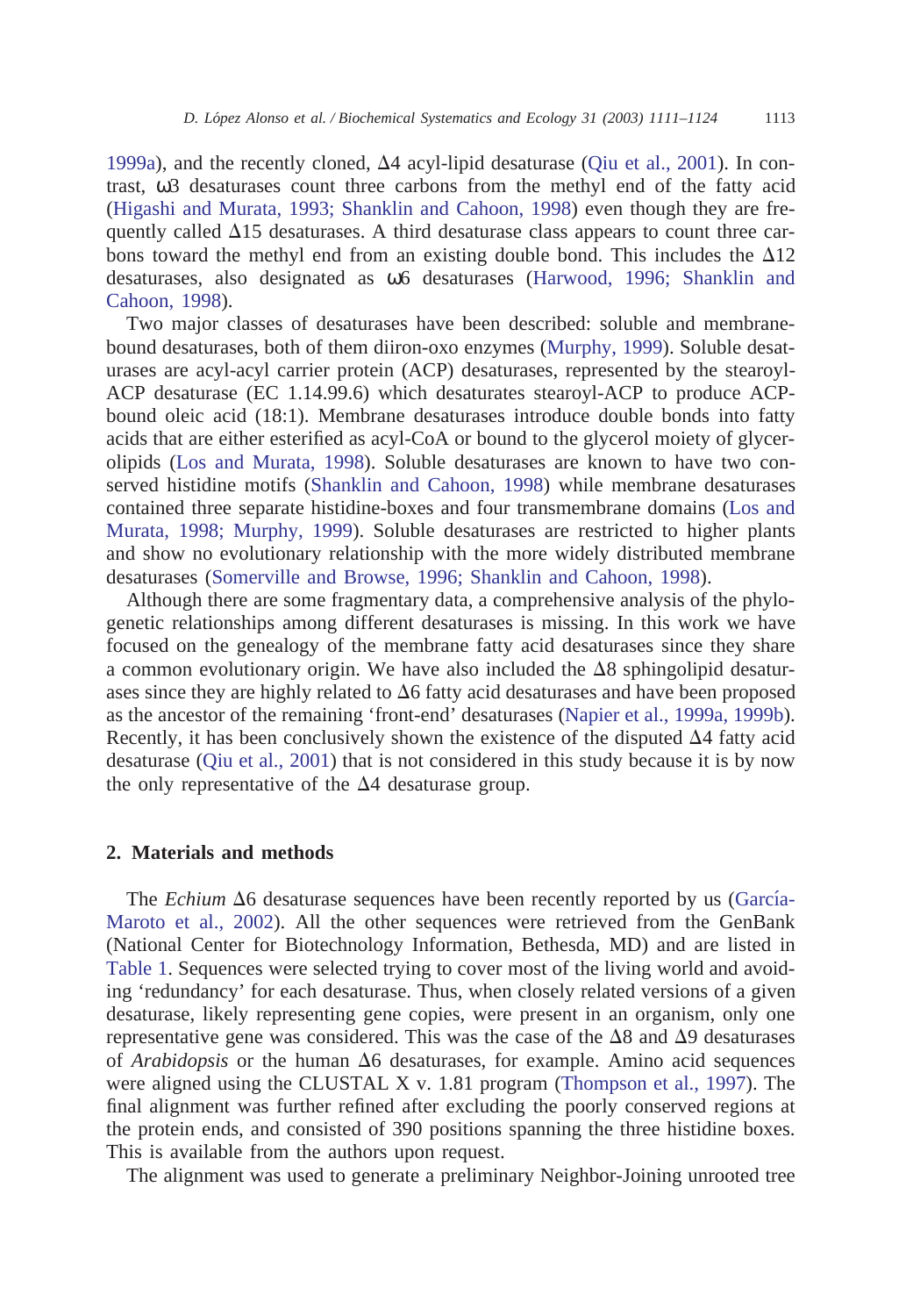<span id="page-3-0"></span>Table 1

List of organisms and membrane desaturase protein sequences analysed in this study. The list is ordered by the labels

| Organism                 | Accession no.         | Label                    |
|--------------------------|-----------------------|--------------------------|
| Arabidopsis thaliana     | AAA32782              | d12Arabido               |
| Arachis hypogea          | AAB84262              | d12Arachis               |
| Aspergillus nidulans     | AAG36933              | d12Aspergi               |
| Borago officinalis       | AAC31698              | d12Borago                |
| Brassica juncea          | CAA62578              | d12Brassic               |
| Arabidopsis thaliana     | AAA92800              | d12chlArab               |
| Brassica napus           | AAA50157              | d12chlBras               |
| Glycine max              | AAA50158              | d12chlGlyc               |
| Glycine max              | AAB00860              | d12Glycine               |
| Gossypium hirsutum       | CAA65744              | d12Gossypi               |
| Mortierella alpina       | AAF08684              | d12Mortier               |
| Mucor circinelloides     | AAD55982              | d12Mucor                 |
| Synechococcus sp.        | BAA02922              | d12Synechoco             |
| Vernonia galamensis      | AAF04094              | d12Vernoni               |
| Caenorhabditis elegans   | AAC95143              | d5Caenorha               |
| Dictyostelium discoideum | <b>BAA37090</b>       | d5Dyctiost               |
| Homo sapiens             | AAF29378              | d5Homo                   |
| Limnanthes douglasii     | AAG28599              | d5Limnanth               |
| Mortierella alpina       | AAC39508              | d5Mortiere               |
| Rattus norvegicus        | AAG35068              | d5Rattus                 |
| Borago officinalis       | AAD01410              | d6Borago                 |
| Caenorhabditis elegans   | AAC15586              | d6Caenorha               |
| Danio rerio              | NP <sub>-571720</sub> | d6Danio                  |
| Echium gentianoides      | AAL23580              | d6Echiumge               |
| Echium pitardii          | AAL23581              | d6Echiumpi               |
| Homo sapiens             | AAD20018              | d6Homo                   |
| Mortierella alpina       | AAF08685              | d6Mortiere               |
| Mucor circinelloides     | BAB69055              | d6Mucor                  |
| Mus musculus             | NP <sub>-062673</sub> | d6Mus                    |
| Oncorhynchus mykiss      | AAK26745              | d6Oncorhyn               |
| Physcomitrella patens    | CAA11033              | d6Physcomi               |
| Rattus norvegicus        | <b>BAA75496</b>       | d6Rattus                 |
| Spirulina platensis      | CAA60573              | d6Spirulin               |
| Synechocystis sp.        | AAA27286              | d6Synechocy              |
| Arabidopsis thaliana     | CAA11858              | d8Arabidop               |
| Borago officinalis       | AAG43277              | d8Borago                 |
| Brassica napus           | CAA11857              | d8Brassica               |
| Helianthus annuus        | CAA60621              | d8Helianth               |
| Achaeta domesticus       | AAK25797              | d9Achaeta                |
| Arabidopsis thaliana     | <b>BAA25181</b>       | d9Arabidop               |
| Caenorahabditis elegans  | AAF97550              | d9Caenorha               |
| Cryptococcus curvatus    | CAA71448              | d9Cryptoco               |
|                          |                       | (continued on next page) |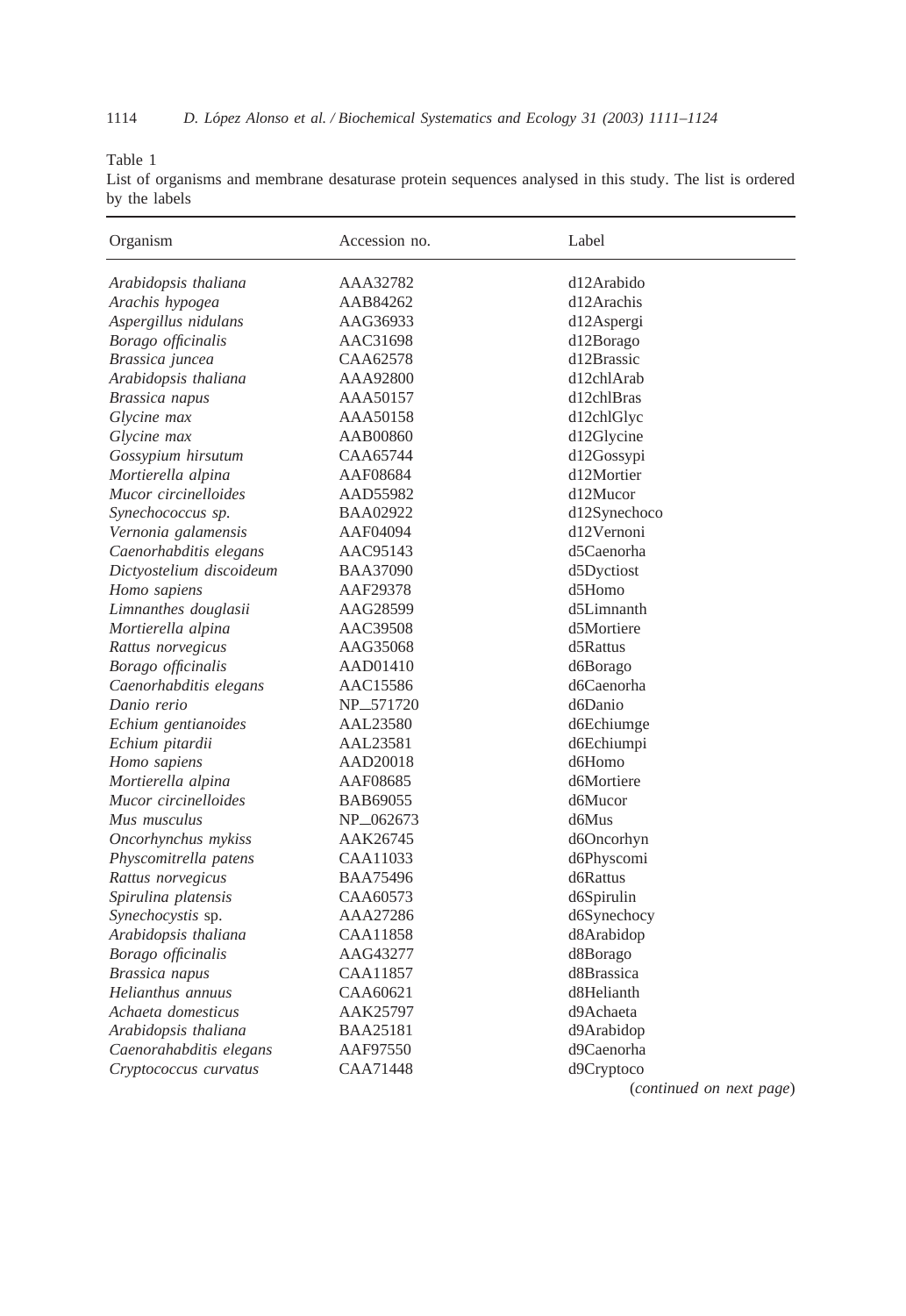|  |  | Table 1 (continued) |  |
|--|--|---------------------|--|
|--|--|---------------------|--|

| Organism                 | Accession no.         | Label                   |
|--------------------------|-----------------------|-------------------------|
| Cyprinus carpio          | CAB57858              | d9Cyprinus              |
| Drosophila simulans      | CAB52475              | d9Drosphi               |
| Gallus gallus            | CAA42997              | d9Gallus                |
| Helicoverpa zea          | AAF81790              | d9Helicove              |
| Homo sapiens             | XP_005719             | d9Homo                  |
| Mortierella alpina       | CAB38177              | d9Mortiere              |
| Pichia augusta           | <b>BAA11837</b>       | d9Pichia                |
| Planotortrix orto        | AAF73073              | d9Planotor              |
| Rattus norvegicus        | NP <sub>-114029</sub> | d9Rattus                |
| Rosa (hybrid cultivar)   | AAB50679              | $d9R$ osa               |
| Saccharomyces cerevisiae | AAA34826              | d9Saccharo              |
| Spirulina platensis      | CAA05166              | d9Spirulin              |
| Synechococcus sp.        | AAB61353              | d9Synechoco             |
| Synechocystis sp.        | CAA37584              | d9Synechocy             |
| Trichoplusia ni          | AAB92583              | d9Trichopl              |
| Arabidopsis thaliana     | <b>BAA05514</b>       | w3Arabidop              |
| Caenorhabditis elegans   | AAA67369              | w3Caenorha              |
| Arabidopsis thaliana     | AAB60302              | w3chlArabi              |
| Brassica juncea          | CAB85467              | w3chlBrass              |
| Picea abies              | CAC18722              | w3chlPicea              |
| Triticum aestivum        | <b>BAA28358</b>       | w3chlTriti              |
| Nicotiana tabacum        | <b>BAA05515</b>       | w <sub>3</sub> Nicotian |
| Oryza sativa             | <b>BAA11397</b>       | w3Oryza                 |
| Ricinus communis         | AAA73511              | w3Ricinus               |
| Solanum tuberosum        | CAA07638              | w3Solanum               |
| Synechococcus sp         | AAB61352              | w3Synechoco             |
| Synechocystis sp.        | <b>BAA02924</b>       | w3Synechocy             |
| Vernicia fordii          | CAB45155              | w <sub>3</sub> Vernicia |

that justified the use of  $\Delta$ 9 desaturases as the outgroup in the other analysis. The neighbor-joining [\(Saitou and Nei, 1987\)](#page-12-0) analysis was performed with the MEGA v. 2.1 software package [\(Kumar et al., 2001\)](#page-12-0) using Poisson corrected distances and ignoring deletions in pairwise comparisons. The tree was rooted using the  $\Delta$ 9 desaturase cluster as the outgroup. Bootstrap [\(Felsenstein, 1985\)](#page-12-0) with 500 replicates was performed to establish the confidence limit of the tree branches. Parsimony procedures were carried out using the PHYLIP v. 3.6 (Phylogeny Inference Package) software [\(Felsenstein, 2001\)](#page-12-0). Bootstrap was performed in 100 replicates on the alignment file, and the resulting file was fed to the PROTPARS protein parsimony utility under the multiple data set option. The consensus tree was generated by the CON-SENSE program with the majority rule option, and bootstrap values were assigned to each node.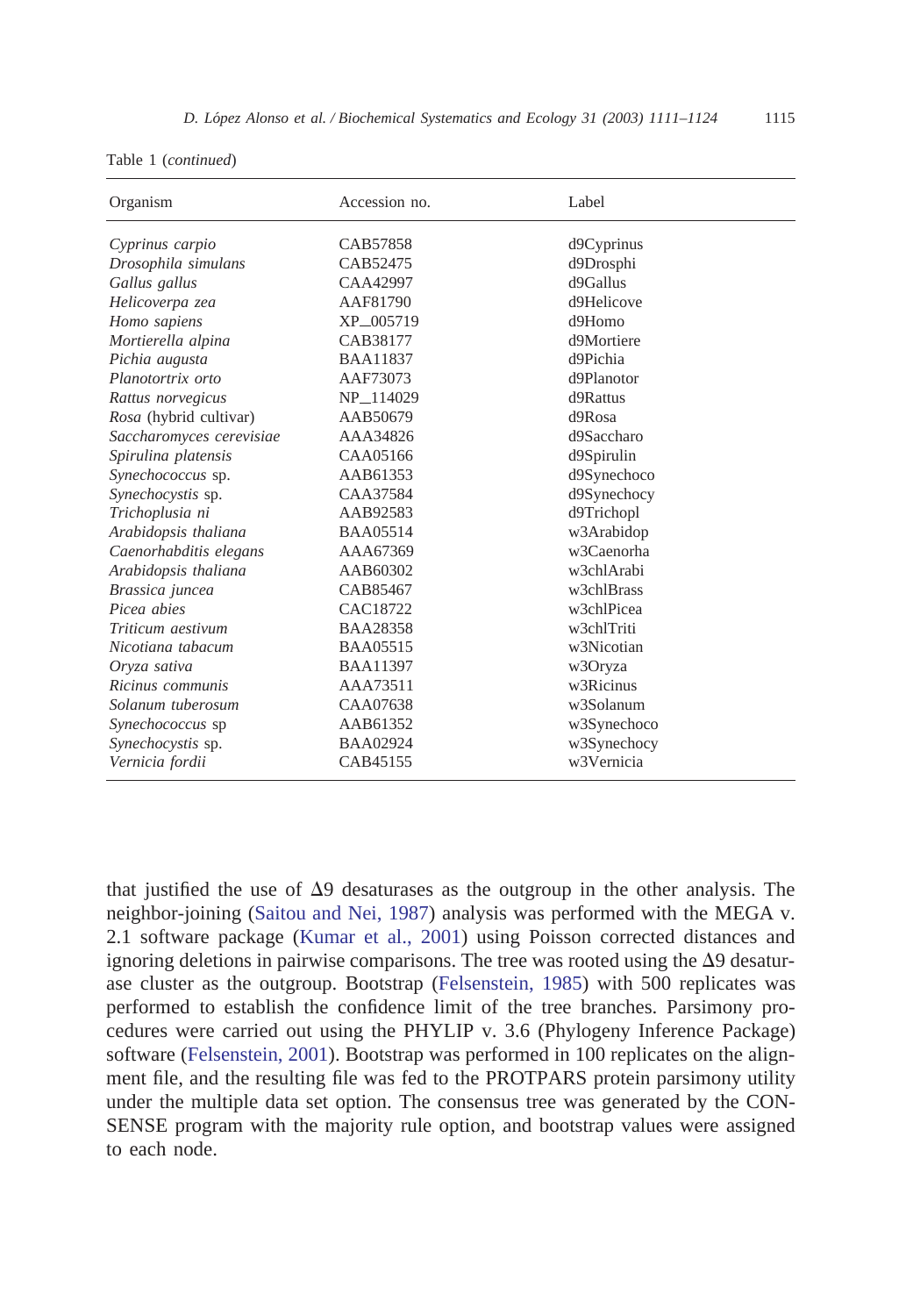# <span id="page-5-0"></span>**3. Results**

The full alignment of the amino acid sequences showed that all membrane desaturases shared the three typical histidine rich motifs (Table 2) that are likely involved in the catalysis of the desaturation reaction. Moreover, there is a constant conservation of several residues within these histidine boxes (Table 2) that is consistent with a common evolutionary origin for all membrane desaturases, including  $\Delta$ 9 desaturases.

The phylogenetic relationships between membrane desaturase genes were analysed using both neighbor-joining (NJ) and parsimony (PA) methods in an effort to determine the patterns of evolutionary diversification. Amino acid sequences encompassing the three histidine boxes and excluding the less conserved protein ends were used in these analysis. In order to place a root in the resulting trees a hypothesis was made about  $\Delta$ 9 desaturases as being the most ancestral group. This assumption was mainly based on functional criteria, as all other desaturases require the existence of a previous double bond at the  $\Delta$ 9 position of the fatty acid that acts as a substrate [\(Fig. 1\)](#page-1-0). This notion is also supported by the universality of the  $\Delta$ 9 desaturase genes which are represented in all living organisms tested so far, in contrast to the other desaturase classes (see Discussion). In addition, observation of the unrooted NJ tree showed that  $\Delta$ 9 desaturases clustered in a single monophyletic group (not shown), and were therefore taken as the outgroup in further analysis. [Fig. 2](#page-6-0) shows a parsimony-based phylogenetic tree depicting the relationships among the different membrane desaturases. Supports are estimated at the different nodes from the results of 100 bootstrap replicates. The topology of this tree agrees fairly well with the phylogenetic tree derived using the NJ procedure, based on sequence distances calculated by the Poisson corrected method and calculated bootstrap values over 500 replicates. [\(Fig. 3\)](#page-7-0). Membrane desaturase genes appear organised into three well resolved monophyletic groups. These groups are, the  $\Delta$ 9 desaturase group, a second group comprising  $\Delta$ 12 plus  $\omega$ 3 desaturases; and a functionally heterogeneous group including the so-called 'front-end' desaturases, that is,  $\Delta$ 5,  $\Delta$ 6, and  $\Delta$ 8 desaturases [\(Figs. 2 and 3\)](#page-6-0).

|              | $H-Box$ 1         | $H-Box2$              | $H-Box$ 3        |
|--------------|-------------------|-----------------------|------------------|
| $delta-8$    | <b>GHDSGHY</b>    | <b>WWKWTHNAHH</b>     | <b>OLEHHLFP</b>  |
| delta-6      | <b>XHDXGHX</b>    | WWXXXHXXHH            | <b>OXEHHLFP</b>  |
| $delta-5$    | <b>XHDXGHX</b>    | WXXXXXXXHH            | <b>OXXHHLFP</b>  |
| $delta-12a$  | <b>AHECGHXA</b>   | <b>XWKXSHXXHHXXTG</b> | <b>HVXHHXFS</b>  |
| $delta-12b$  | <b>GHDCXHXS</b>   | <b>XWRXXHXXHHXXTN</b> | <b>HXPHHXXX</b>  |
| omega- $3^a$ | <b>GHDCGHGSFS</b> | <b>XWRXSHRTHHXNXG</b> | <b>HVXHHXFXO</b> |
| $omega-3b$   | <b>GHDCGHGSFS</b> | <b>XWRXSHRTHHXNXG</b> | <b>HVXHHXFXO</b> |
| delta-9      | <b>HRXXXH</b>     | <b>XWXXXHRXHH</b>     | <b>HNXHHXF</b>   |

Table 2 Conserved motifs in the membrane bound desaturases

<sup>a</sup> Microsomal

<sup>b</sup> Plastidial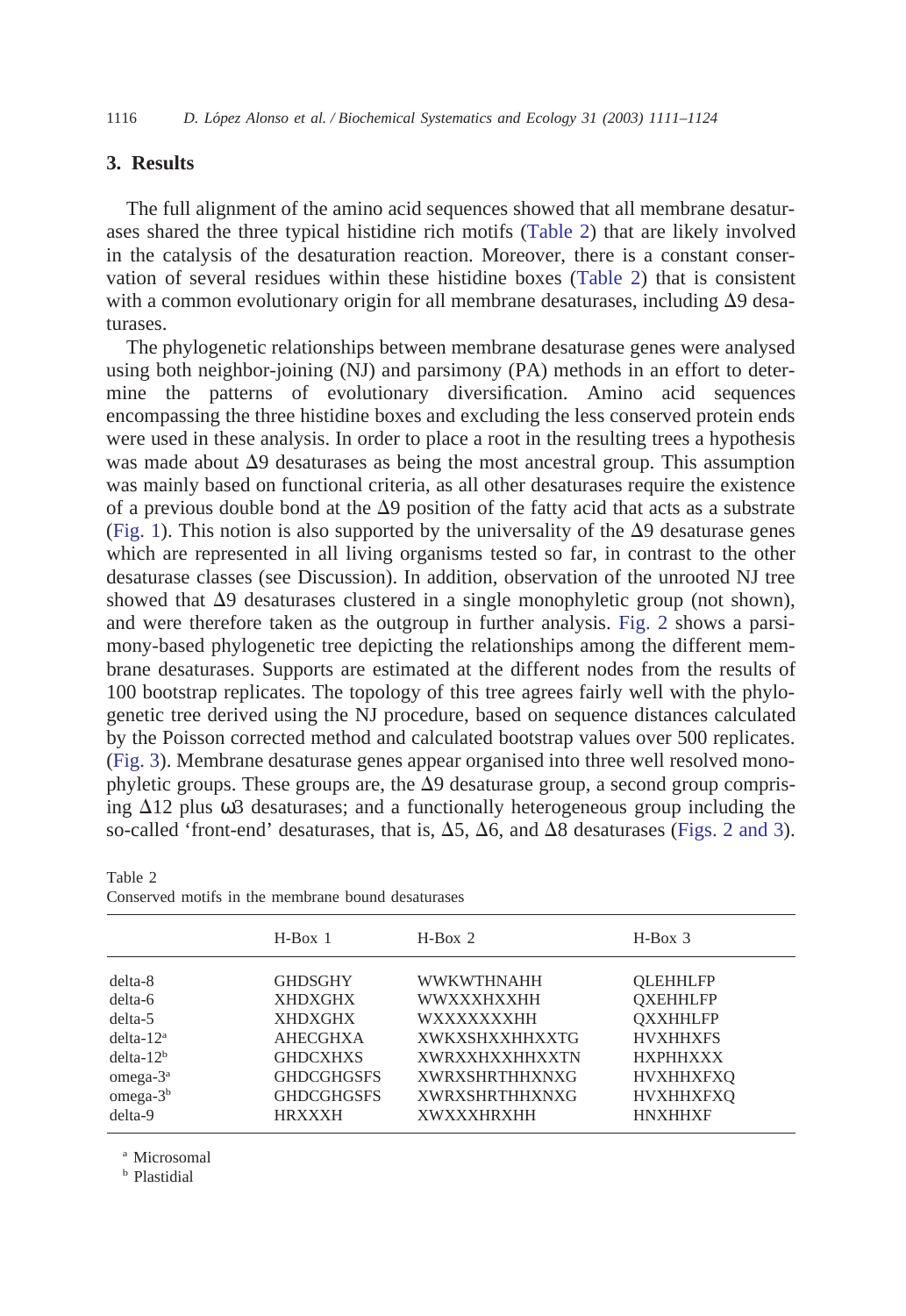<span id="page-6-0"></span>

Fig. 2. Neighbor-joining tree showing the relationships among membrane desaturases. Bootstrap values are showed before relevant nodes. Branches with bootstrap support below 50% has been collapsed.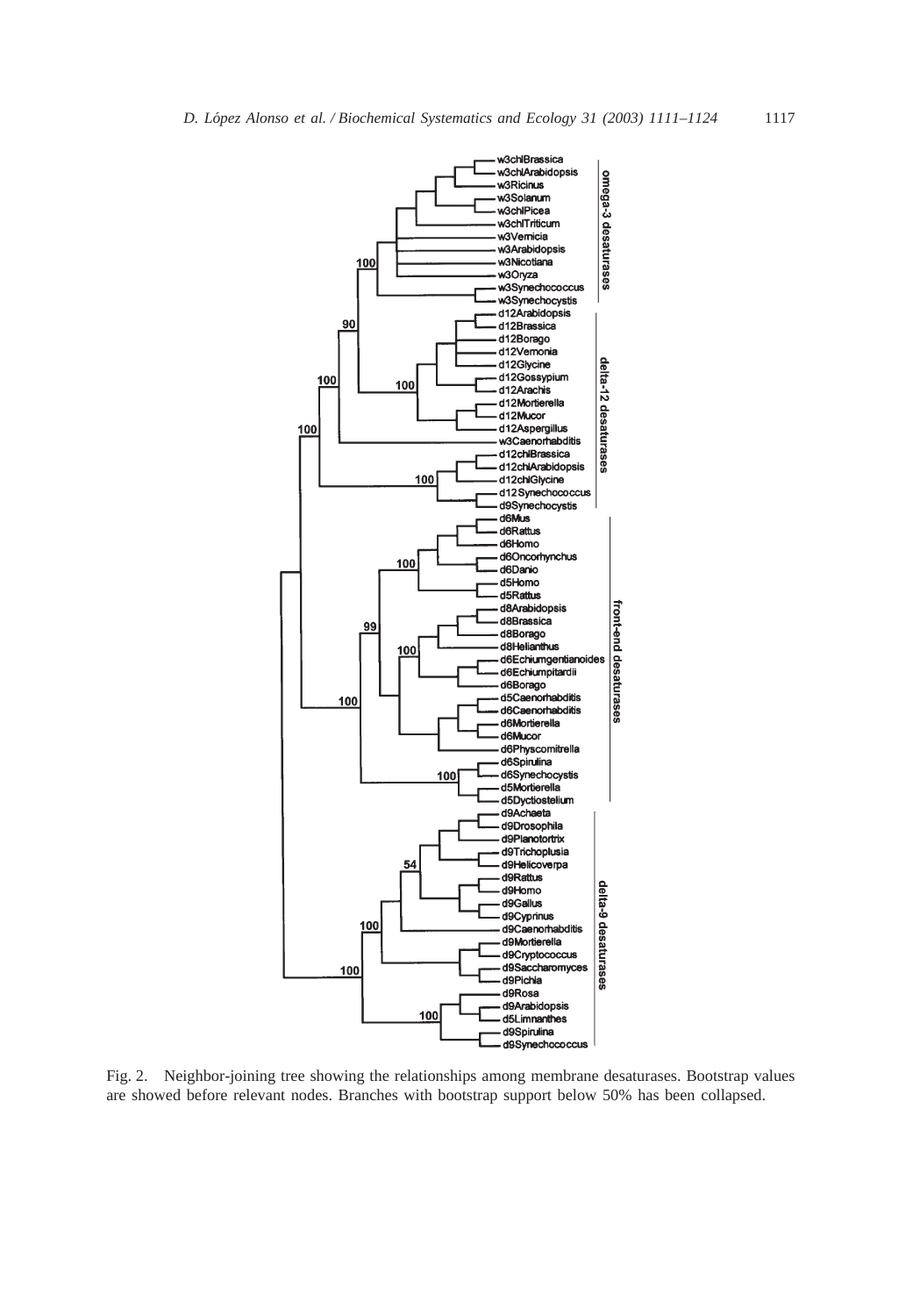

Fig. 3. Parsimony tree showing the relationships among membrane desaturases. Bootstrap values are showed before relevant nodes. Branches with bootstrap support below 50% has been collapsed.

The membrane  $\Delta$ 9 desaturase cluster includes members of cyanobacteria, higher plants, fungi, invertebrates and vertebrates accordingly to its wide phylogenetic distribution.  $\Delta$ 9 desaturases from higher plants are grouped to those from cyanobacteria, in a separate lineage from fungi, and animals. A discrepancy exists in which the  $\Delta$ 9 desaturase of *Synechocystis* appears grouped with the  $\Delta$ 12 desaturases of other cyanobacteria [\(Fig. 2\)](#page-6-0). It is likely that the initial functional assignation to this protein, which was just based on sequence homology [\(Kaneko et al., 1996\)](#page-12-0), was wrong, as indicated by the report in the related *Synechococcus* of a closely similar  $\Delta 12$  desaturase. Moreover, the three histidine-boxes of this desaturase (GHDCGHRS, WRLLHDHHHLHTN, and HIPHH) conform the standards for a prokaryotic  $\Delta 12$ desaturase [\(Table 2\)](#page-5-0). Therefore, it is likely that the true function of this *Synechocystis* desaturase is  $\Delta$ 12 instead of  $\Delta$ 9 desaturase. Another apparent 'anomaly' that can be

<span id="page-7-0"></span>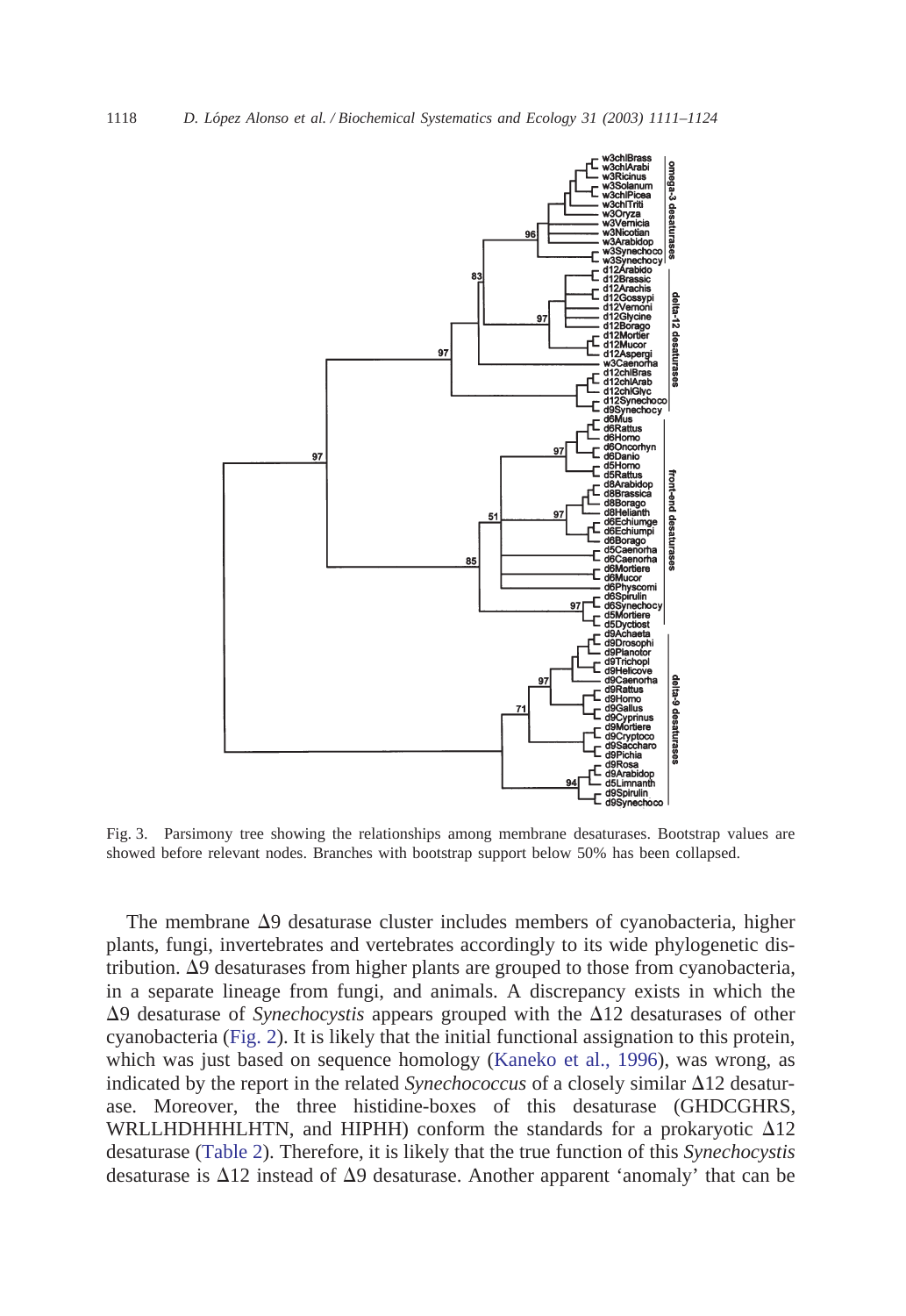observed in the  $\Delta$ 9 group was the presence of the  $\Delta$ 5 desaturase of *Limnanthes* that, as it will be later discussed, reveals in fact the evolutionary origin of this enzyme.

Monophyly of the  $\Delta$ 12 and the  $\omega$ 3 desaturase group suggests a common origin of both kinds of desaturases. The closest similarities between their respective histidine-boxes is also in agreement to that notion [\(Table 2\)](#page-5-0). Three different lineages can be distinguished in the  $\Delta 12/\omega^2$  desaturase group. The most basal group is integrated by the  $\Delta$ 12-desaturases of cyanobacteria and the chloroplastic  $\Delta$ 12 desaturases of higher plants. This group is supported by very high bootstrap values, 100 in PA analyses, and 97 in the NJ method. A second gene cluster groups the microsomal  $\Delta$ 12 desaturases of fungi and higher plants. A third group includes the  $\omega$ 3 desaturases of cyanobacteria which are placed in a basal position, and both microsomal and chloroplastic ω3 desaturases of higher plants. In this case, the chloroplastic ω3 desaturases of higher plants are not grouped with those from cyanobacteria. As it will be discussed, the position of the ω3 desaturase of *Caenorhabditis* out of this cluster is atypical as it also occurs for other desaturases from this organism.

The 'front-end' desaturase cluster is integrated by four subgroups supported by high bootstrap values in the PA analysis [\(Fig. 2\)](#page-6-0). The most basal clade is composed by  $\Delta 6$  desaturases of cyanobacteria and  $\Delta 5$  desaturases of fungi and the protist *Dictyostelium*. Further analysis reveals that within the same clade are also included the recently cloned  $\Delta$ 4 desaturase of *Thraustochytrium* and the  $\Delta$ 5 desaturases of the diatom *Phaeodactylum* and the oomycete *Phytium*, all of them belonging to the Stramenopile eukaryotic lineage (not shown). A second clade is composed by  $\Delta 5$ and  $\Delta 6$  desaturases from vertebrates. Another cluster is integrated by  $\Delta 6$  and  $\Delta 8$ desaturases of higher plants which, in turn, constitute clearly separated lineages supported by high bootstrap values. The last clade generated by PA analysis groups  $\Delta 6$ desaturases of fungi, the moss *Physcomitrella*, and the nematode *Caenorhabditis*, and the  $\Delta$ 5 desaturase of this last organism. This clade is however not supported in neighbor-joining analysis, where the desaturases of fungi, *Caenorhabditis* and *Physcomitrella* appear in separated clusters [\(Fig. 3\)](#page-7-0). The other clades within the 'front-end' group exhibit high bootstrap values also in the NJ tree.

# **4. Discussion**

The phylogenetic relationships among the different membrane desaturases have been analysed in this work. Knowledge of the enzymatic reactions and the corresponding metabolic pathways, as well as the growing number of desaturase genes cloned from different organisms, allows the formulation of some starting hypotheses and provides a basis for the interpretation of the results. The  $\Delta$ 9 desaturase is the only universally spread desaturase being present in all living beings groups. The remaining desaturases are missing in some of the evolutionary lineages. Active  $\Delta 12$ and ω3 desaturases are not present in most animals and, consequently, they require an external supply of the so-called 'essential fatty acids' (e.g. linoleic acid, 18:2n6, and  $\alpha$ -linolenic acid, 18:3n3). Moreover, a search for putative  $\Delta$ 12 and  $\omega$ 3 desaturases in human, mouse, zebrafish, fruit fly and yeast databases gives a negative result.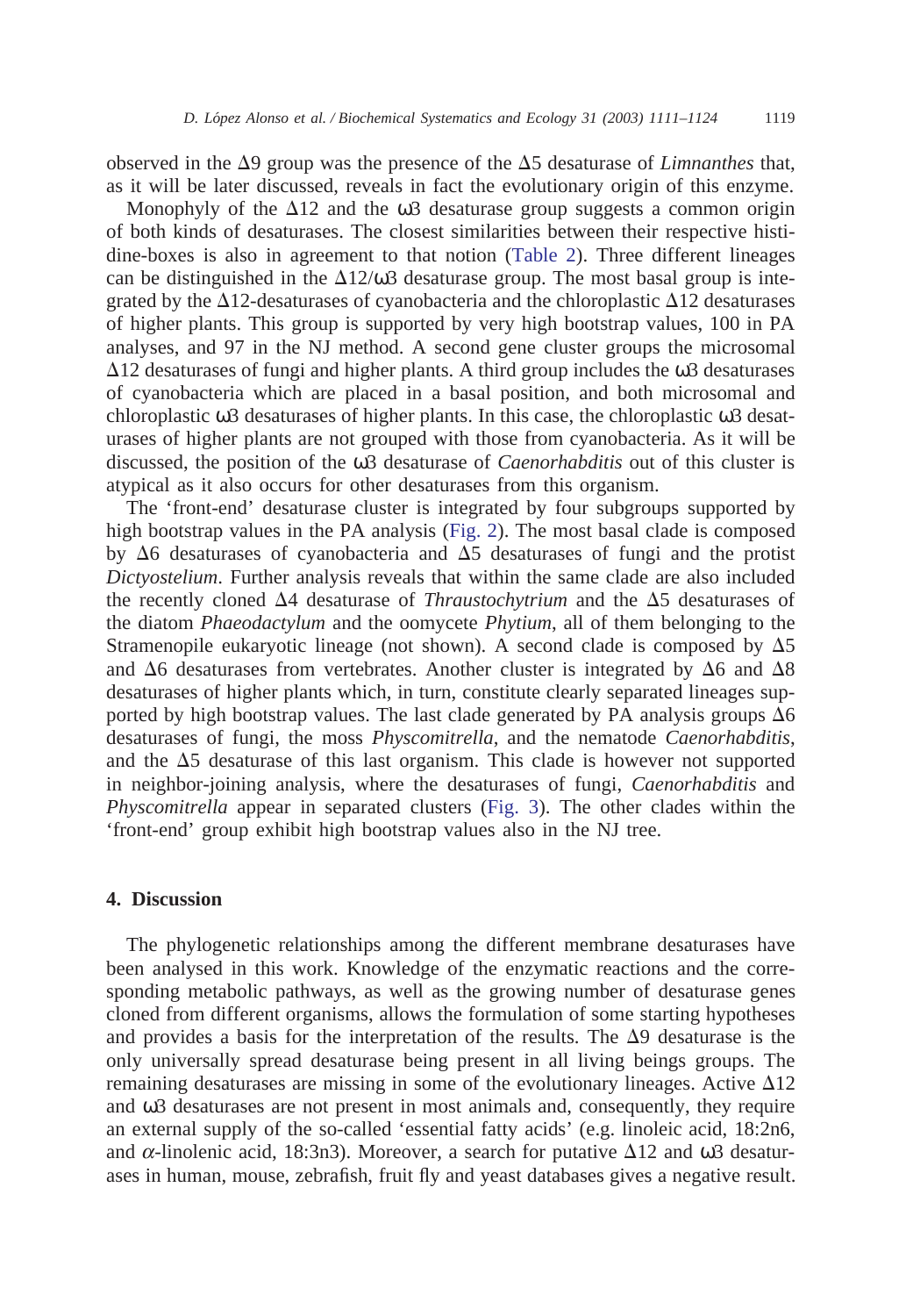The  $\Delta 6$  desaturases seem to be absent, at least in an active form, in most of higher plants although they are widely distributed in other organisms. A  $\Delta 6$  desaturase homologous gene is lacking in the *Arabidopsis* genome, suggesting that this could also be the case for other plants which are not able to synthesise γ-linolenic acid (18:3n6, see [Fig. 1\)](#page-1-0). Finally, a  $\Delta$ 5 desaturase activity is not present in higher plants and cyanobacteria, although it is found in fungi and animals. The whole picture suggests that, except for the  $\Delta$ 9 desaturase activity which seems to be essential for life, functions performed by the remaining desaturases could have been dispensable in some organisms being replaced along the evolution. On the other hand, the evolution of the  $\Delta$ 12,  $\omega$ 3 and 'front end' desaturases may have required the pre-existence of an enzymatic activity  $(\Delta 9)$  desaturase) able to synthesise the fatty acid (18:1n9) which acts as the initial substrate for those desaturases [\(Fig. 1\)](#page-1-0). Both arguments support the notion that a  $\Delta$ 9 desaturase gene was the ancestor of the remaining membrane desaturases.

There is an apparent discrepancy with the clustering of the  $\Delta$ 5 desaturase of *Limnanthes* within the  $\Delta$ 9 desaturase group [\(Fig. 2\)](#page-6-0). However, the  $\Delta$ 5 desaturase of *Limnanthes* is not functionally equivalent to a 'front-end'  $\Delta$ 5 desaturase because its substrate is not 20:3n6, and it does not produce 20:4n6 [\(Fig. 1\)](#page-1-0); its substrate is acyl-CoA and the product is a  $\Delta 5$  monounsaturated fatty acid [\(Cahoon et al., 2000\)](#page-11-0). Therefore, this ' $\Delta$ 5' desaturase is functionally similar to a  $\Delta$ 9 desaturase except for the position where the double bond is introduced. There are similar enzymes sharing these catalytic features: first, the substrate is a saturated acyl chain, and second, they produce a monounsaturated acyl chain. The differences among these enzymes rely simply on the position of the double bond generated, i.e.  $\Delta 4$ ,  $\Delta 5$ ,  $\Delta 7$ , etc. [\(Harwood,](#page-12-0) [1996\)](#page-12-0). It seems likely that all these enzymes share a common evolutionary origin derived from the  $\Delta$ 9 desaturase lineage.

In relation to the  $\Delta 12/\omega^3$  desaturase group, the basal position of the cluster integrated by prokaryotic and chloroplastic  $\Delta 12$  desaturases [\(Figs. 2 and 3\)](#page-6-0) indicates that  $\Delta$ 12 desaturases are ancestral to the  $\omega$ 3 desaturases. This makes perfect sense from the functional point of view, since the substrate of the ω3 desaturase is the 18:2n6 (linoleic acid), which is produced from the 18:1n9 by  $\Delta$ 12 desaturation [\(Fig.](#page-1-0) [1\)](#page-1-0). The topology of this cluster (with prokaryotic and plant ω3 desaturase genes grouped together in an internal position) is also consistent with the notion that the divergence between  $\Delta 12$  and  $\omega 3$  desaturases took place in the prokaryotic lineage, before the appearance of the green plants. This would provide an explanation to the fact that eukaryotic ω3 desaturases seem to be almost restricted to the plants. The close similarity between the plastidial  $\Delta 12$  desaturases and those from cyanobacteria is consistent with the endosymbiotic origin of this gene, as it should also be the case of the plastidial ω3 desaturase. The origin of the microsomal ω3 desaturase should have taken place by a further recruitment from the procaryotic version of the gene, as indicated by the grouping of both microsomal and chloroplastic genes. The  $\omega$ 3 desaturase gene of *Caenorhabditis* (*FAT-1*) represents the only representative of this class described in animals. However there are evidences suggesting a different evolutionary origin for this desaturase. First, the position of *FAT-1* in the cluster is somewhat odd, as it does not group clearly neither with the  $\omega$ 3 nor with  $\Delta$ 12 desaturases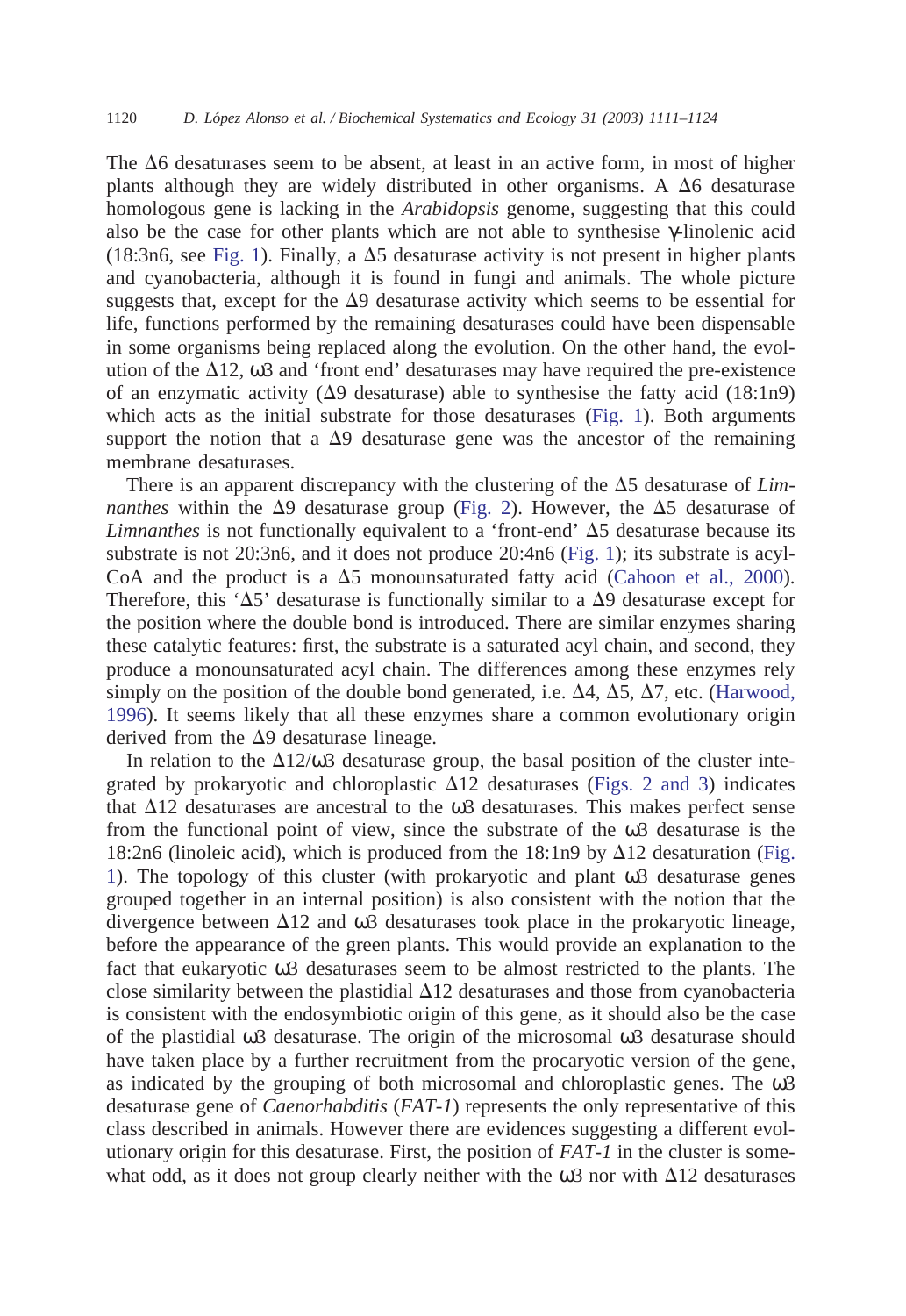[\(Figs. 2 and 3\)](#page-6-0). In addition, its substrate specificity is different to that of plant enzymes, as it is able to desaturate efficiently polyunsaturated long chain fatty acids, such as AA [\(Spychalla et al., 1997\)](#page-13-0). Finally, and contrary to other ω3 desaturases, *FAT-1* is an intronless gene. Therefore, although functionally homologous to plant ω3 desaturases, FAT-1 might be the result of a convergent evolution. Another remarkable point is the absence of  $\Delta 12$  desaturases in animals. It can be envisaged that the availability of exogenously supplied fatty acids (i.e. linoleic acid) through the diet could have contributed to dispensability and gene loss in this evolutionary lineage.

The 'front-end' desaturases ( $\Delta$ 5,  $\Delta$ 6 and  $\Delta$ 8 desaturases) cluster separately, thus indicating a common origin [\(Figs. 2 and 3\)](#page-6-0). This is additionally supported by the presence of a characteristic N-terminal cytochrome  $b<sub>5</sub>$  domain, and the sequence of the third histidine box where the first residue is glutamine instead of histidine [\(Table](#page-5-0) [2\)](#page-5-0) [\(Napier et al., 1999a; Sayanova et al., 2001\)](#page-12-0). Similar features are present in the recently reported 4 desaturase of *Thraustochytrium* [\(Qiu et al., 2001\)](#page-12-0). Contrary to other desaturase classes, 'front end' desaturases appear as an heterogeneous group where the precise lineages for  $\Delta 5$  and  $\Delta 6$  desaturases cannot be drawn. Based on functional criteria the  $\Delta$ 5 desaturase genes should have originated from a  $\Delta$ 6 desaturase ancestor, since the substrate of the  $\Delta$ 5 desaturase is produced by  $\Delta$ 6 desaturase [\(Fig. 1\)](#page-1-0). The observation that  $\Delta 5$  and  $\Delta 6$  desaturases from vertebrates were more similar than the  $\Delta 6$  desaturases from plant and vertebrates, or the close similarity between  $\Delta 5$  and  $\Delta 6$  desaturases of *Caenorhabditis* [\(Figs. 2 and 3\)](#page-6-0), suggest that the  $\Delta$ 5 desaturase genes may have arisen independently several times during evolution. Since both desaturase genes reside in the same chromosome and relatively close in humans [\(Cho et al., 1999\)](#page-11-0) and *Caenorhabditis* [\(Michaelson et al., 1998\)](#page-12-0), it has been suggested that  $\Delta 5$  desaturase gene originated from the duplication of the  $\Delta 6$  desaturase gene followed by further divergence [\(Michaelson et al., 1998\)](#page-12-0). Recently, it has been reported that the enzyme of zebrafish is able to catalyse both  $\Delta 5$  and  $\Delta 6$  desaturase reactions [\(Hastings et al., 2001\)](#page-12-0). This, together to the close similarity between the *Caenorhabditis* enzymes, supports the notion that the enzyme conversion (i.e. change of specificity) can be achieved through few structural changes. Another interesting point is the grouping of prokaryotic  $\Delta 6$  desaturases with  $\Delta 5$  desaturases of lower eukaryotes, such as *Mortierella*, *Dyctiostelium*, and several Stramenopiles. We do not have a clear explanation for that, since some of these organisms lack chloroplasts. One should appeal to more speculative scenarios such as horizontal transfer plus gene conversion.

 $\Delta$ 8 desaturases are only present in higher plants but they appear to be wider distributed than  $\Delta 6$  desaturases in plants. Based on this fact, it was suggested that the  $\Delta$ 8 desaturases could be ancestral to  $\Delta$ 6 and  $\Delta$ 5 desaturases [\(Napier et al., 1999a\)](#page-12-0). Nevertheless, if the scope is extended to other kingdoms the conclusion is just opposite: the  $\Delta 8$  desaturase is restricted to higher plants while the  $\Delta 6$  and  $\Delta 5$  desaturases are widely distributed in nature. Therefore, our suggestion is that the  $\Delta 8$  desaturase originated in plants from a  $\Delta 6$  desaturase gene. It is possible that  $\Delta 6$  desaturases were progressively lost in plants, since the  $\omega$ 3 desaturase could supply its function by producing a similar (the alpha isomer) fatty acid [\(Fig. 1\)](#page-1-0).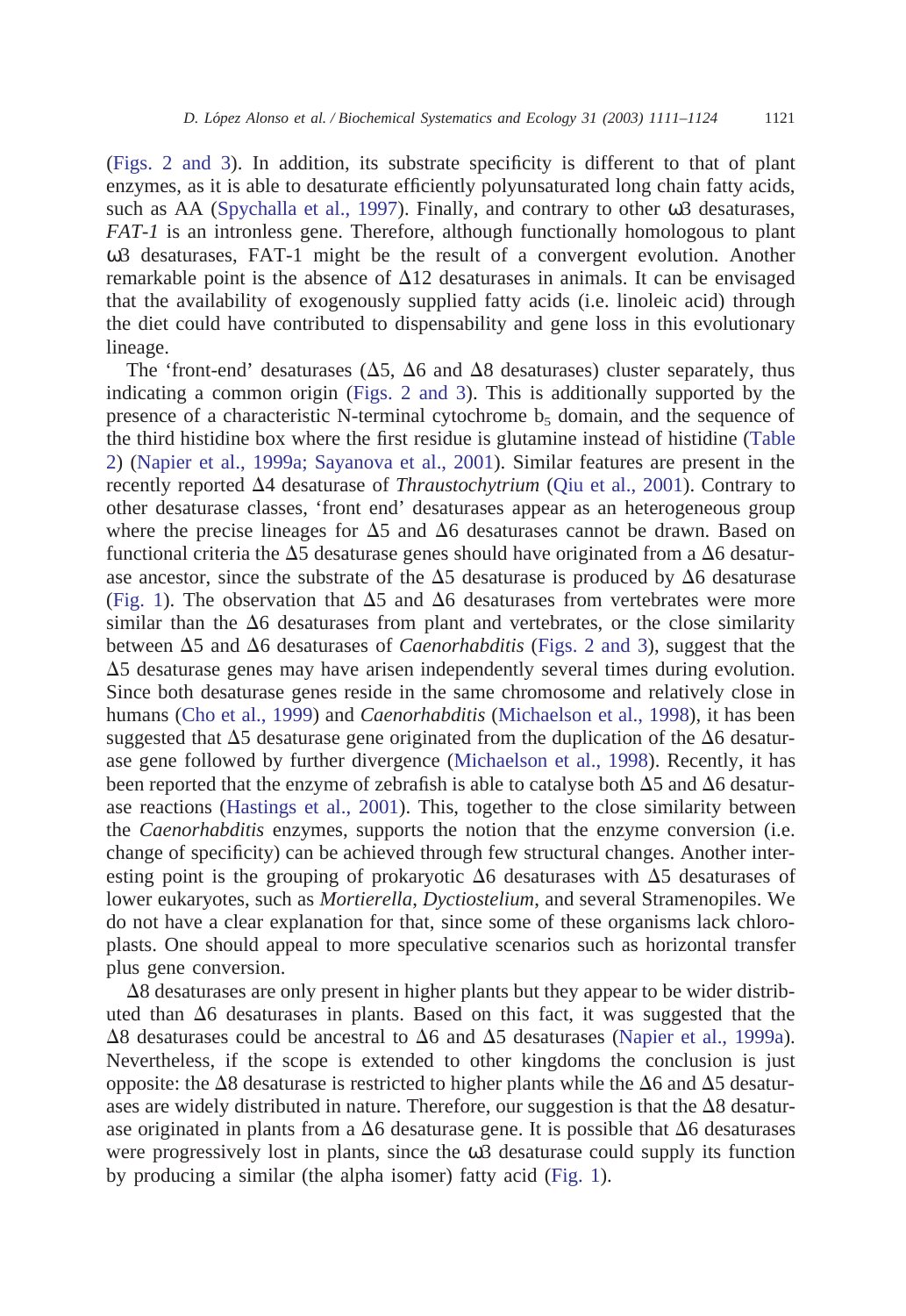<span id="page-11-0"></span>Another aspect that is relevant to the evolutionary history of the 'front end' desaturases is the interrupted/continuous nature of the gene. Although we are limited by the low number of genes for which genomic sequences are available, some interesting points can still be addressed. The isolation of the genomic sequences of two  $\Delta 6$ desaturases of *Echium* (García-Maroto et al., 2002) revealed that the genes were intronless. The available sequences for the two genes encoding  $\Delta 8$  desaturases in *Arabidopsis*, as well as partial sequences of  $\Delta 6$  and  $\Delta 8$  desaturases of *Borago*, and the  $\Delta 8$  desaturase of *Echium* (unpublished results), indicate that the continuous structure of the gene may be a general feature of  $\Delta 6$  and  $\Delta 8$  desaturase genes of higher plants. This is in sharp contrast with the gene structure of the remaining  $\Delta 6$  desaturases since all reported genes, up to date, were 'fragmented'. This is the case of genes from the moss *Physcomitrella* [\(Girke et al., 1998\)](#page-12-0), *Homo* (Cho et al., 1999) and *Caenorhabditis* [\(Napier et al., 1998\)](#page-12-0). The intronless nature of higher plant genes poses two questions, as to when and how they originated. It is possible that the ancestral 'front end' desaturase gene was continuous and that in some evolutionary lineages, like those of animals and lower plants, introns were acquired. Alternatively 'lost' of introns from a discontinuous ancestral gene could have occurred in the evolutionary lineage leading to higher plants. In this case 'retroposition', that is, the insertion of a DNA gene originated from the retrotranscription of a  $\Delta 6$  desaturase mRNA, might be the underlying mechanism (Brosius, 1999). A third possibility, in which 'horizontal transfer' from intronless genes of other organisms like cyanobacteria might have occurred, seems less likely since  $\Delta 6$  desaturases of cyanobacteria appear in a separated cluster to that of 'front end' plant desaturases [\(Figs. 2 and 3\)](#page-6-0).

It is also remarkable that several membrane desaturases contain a cytochrome  $b_5$ domain either on the C-terminus, like in the fungal  $\Delta$ 9 desaturases [\(Mitchell and](#page-12-0) [Martin, 1995\)](#page-12-0) or on the N-terminus, like in the 'front-end' desaturases [\(Napier et](#page-12-0) [al., 1999a\)](#page-12-0). The independent acquirement of a cytochrome  $b<sub>5</sub>$  domain in different evolutionary branches may have provided a selective advantage by increasing the efficiency of the electron transport required during the unsaturation reaction [\(Shanklin and Cahoon, 1998\)](#page-12-0).

#### **Acknowledgements**

This work was supported by an UAL-CAJAMAR research project and by the Plan Andaluz de Investigación (PAI-III, CVI-279).

### **References**

Brosius, J., 1999. RNAs from all categories generate retrosequences that may be exapted as novel genes or regulatory elements. Gene 238, 115–134.

- Cahoon, E.B., Marillia, E.-F., Stecca, K.L., Hall, S.E., Taylor, D.C., Kinney, A.J., 2000. Production of fatty acid components of meadowfoam oil in somatic soybean embryos. Plant Physiol 124, 243–251.
- Cho, H.P., Nakamura, M., Clarke, S.D., 1999. Cloning, expression, and fatty acid regulation of the human 5 desaturase. J. Biol. Chemistry 274, 37335–37339.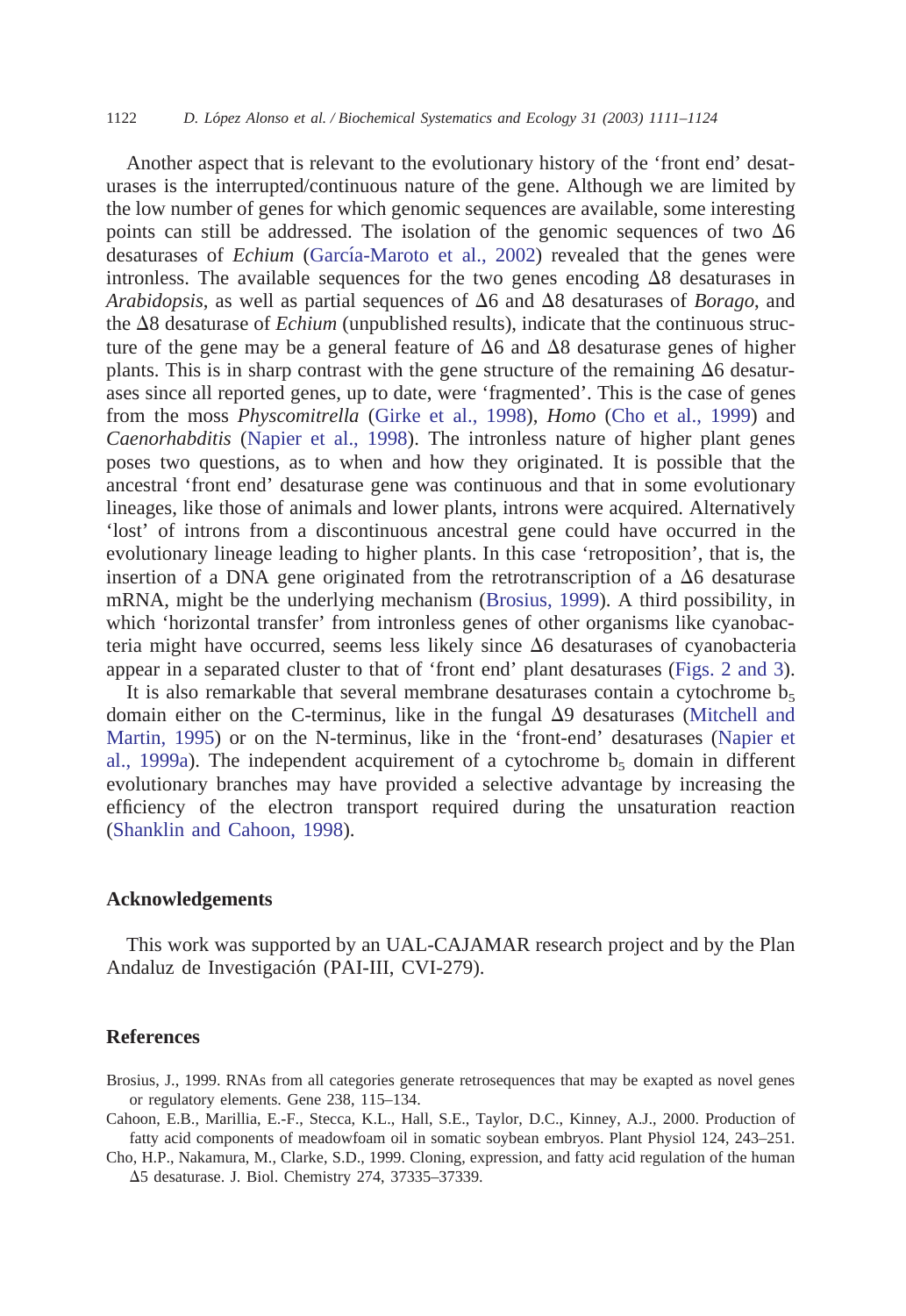- <span id="page-12-0"></span>Felsenstein, J., 1985. Confidence limits on phylogenies: an approach using the bootstraps. Evolution 39, 783–791.
- Felsenstein, J., 2001. PHYLIP Phylogeny Inference Package 3.6. Department of Genetics, The University of Washington, USA.
- García-Maroto, F., Garrido-Cárdenas, J.A., Rodríguez-Ruiz, J., Vilches-Ferrón, M., Adam, A.C., Polaina, J., López Alonso, D., 2002. Cloning and molecular characterization of the  $\Delta 6$ -desaturase from two *Echium* plant species: production of γ-linolenic acid by heterologous expression in yeast and tobacco. Lipids 37, 417–426.
- Girke, T., Schmidt, H., Zähringer, U., Reski, R., Heinz, E., 1998. Identification of a novel  $\Delta 6$  acyl-group desaturase by targeted gene disruption in *Physcomitrella patens*. Plant J 15, 39–48.
- Harwood, J.L., 1996. Recent advances in the biosynthesis of plant fatty acids. Biochim. Biophys. Acta 1301, 7–56.
- Hastings, N., Agaba, M., Tocher, D.R., Leaver, M.J., Dick, J.R., Sargent, J.R., Teale, A.J., 2001. A vertebrate fatty acid desaturase with  $\Delta 5$  and  $\Delta 6$  activities. Proc. Nat. Acad. Sci. USA 98, 14304–14309.
- Higashi, S., Murata, N., 1993. An in vivo study of substrate specificities of acyl-lipid desaturases and acyltransferases in lipid synthesis in *Synechocystis* PCC6803. Plant Physiol 102, 1275–1278.
- Kaneko, T., Sato, S., Kotani, H., Tanaka, A., Asamizu, E., Nakamura, Y., Miyajima, N., Hirosawa, M., Sugiura, M., Sasamoto, S., Kimura, T., Hosouchi, T., Matsuno, A., Muraki, A., Nakazaki, N., Naruo, K., Okumura, S., Shimpo, S., Takeuchi, C., Wada, T., Watanabe, A., Yamada, M., Yasuda, M., Tabata, S., 1996. Sequence analysis of the genome of the unicellular cyanobacterium *Synechocystis* sp. Strain PCC6803. II. Sequence determination of the entire genome and assignment of potential protein-coding regions. DNA Res 3, 109–136.
- Kumar, S., Tamura, K., Jakobsen, I.B., Nei, M. 2001. MEGA2: Molecular Evolutionary Genetics Analysis software, Arizona State University, Tempe, AZ.
- López Alonso, D., García-Maroto, F., 2000. Plants as 'chemical factories' for the production of polyunsaturated fatty acids. Biotechnol. Adv 18, 481–497.
- Los, D.A., Murata, N., 1998. Structure and expression of fatty acid desaturases. Biochim. Biophys. Acta 1394, 3–15.
- Michaelson, L.V., Napier, J.A., Lewis, M., Griffiths, G., Lazarus, C.M., Stobart, A.K., 1998. Functional identification of a fatty acid  $(\Delta 5$  desaturase gene from *Caenorhabditis elegans*. FEBS Lett 439, 215–218.
- Mitchell, A.G., Martin, C.E., 1995. A novel cytochrome b<sub>5</sub>-like domain is linked to the carboxyl terminus of the *Saccharomyces cerevisiae*  $\Delta 9$  fatty acid desaturase. J. Biol. Chemistry 270, 29766-29772.
- Murphy, D.J., 1999. Production of novel oils in plants. Curr. Opin. Biotechnol 10, 175–180.
- Napier, J.A., Hey, S.J., Lacey, D.J., Shewry, P.R., 1998. Identification of a *Caenorhabditis elegans* 6 fatty-acid-desaturase by heterologous expression in *Saccharomyces cerevisiae*. Biochem. J. 330, 611–614.
- Napier, J.A., Sayanova, O., Sperling, P., Heinz, E., 1999a. A growing family of cytochrome  $b_5$ -domain fusion proteins. Trends Plant Sci 4, 2–4.
- Napier, J.A., Michaelson, L.V., Stobart, K., 1999b. Plant desaturases: harvesting the fat of the land. Curr. Opin. Plant Biol 2, 123–127.
- Qiu, X., Hong, H., MacKenzie, S.L., 2001. Identification of a  $\Delta 4$  fatty acid desaturase from *Thraustochytrium* sp. involved in biosynthesis of docosahexaenoic acid by heterologous expression in *Saccharomyces cerevisiae* and *Brassica juncea*. J. Biol. Chemistry 276, 19603–19609.
- Saitou, N., Nei, M., 1987. The neighbor-joining method: A new method for reconstructing phylogenetic trees. Mol. Biol. Evol 4, 406–425.
- Sayanova, O., Beaudoin, F., Libisch, B., Castel, A., Shwery, P.R., Napier, J.A., 2001. Mutagenesis and heterologous expression in yeast of a plant  $\Delta$ 6-fatty acid desaturase. J. Experimental Bot. 52, 1581–1585.
- Shanklin, J., Cahoon, E.B., 1998. Desaturation and related modifications of fatty acids. Annu. Rev. Plant Physiol. Plant Mol. Biol 49, 611–641.
- Somerville, C., Browse, J., 1996. Dissecting desaturation: plants prove advantageous. Trends Cell Biol 6, 148–153.